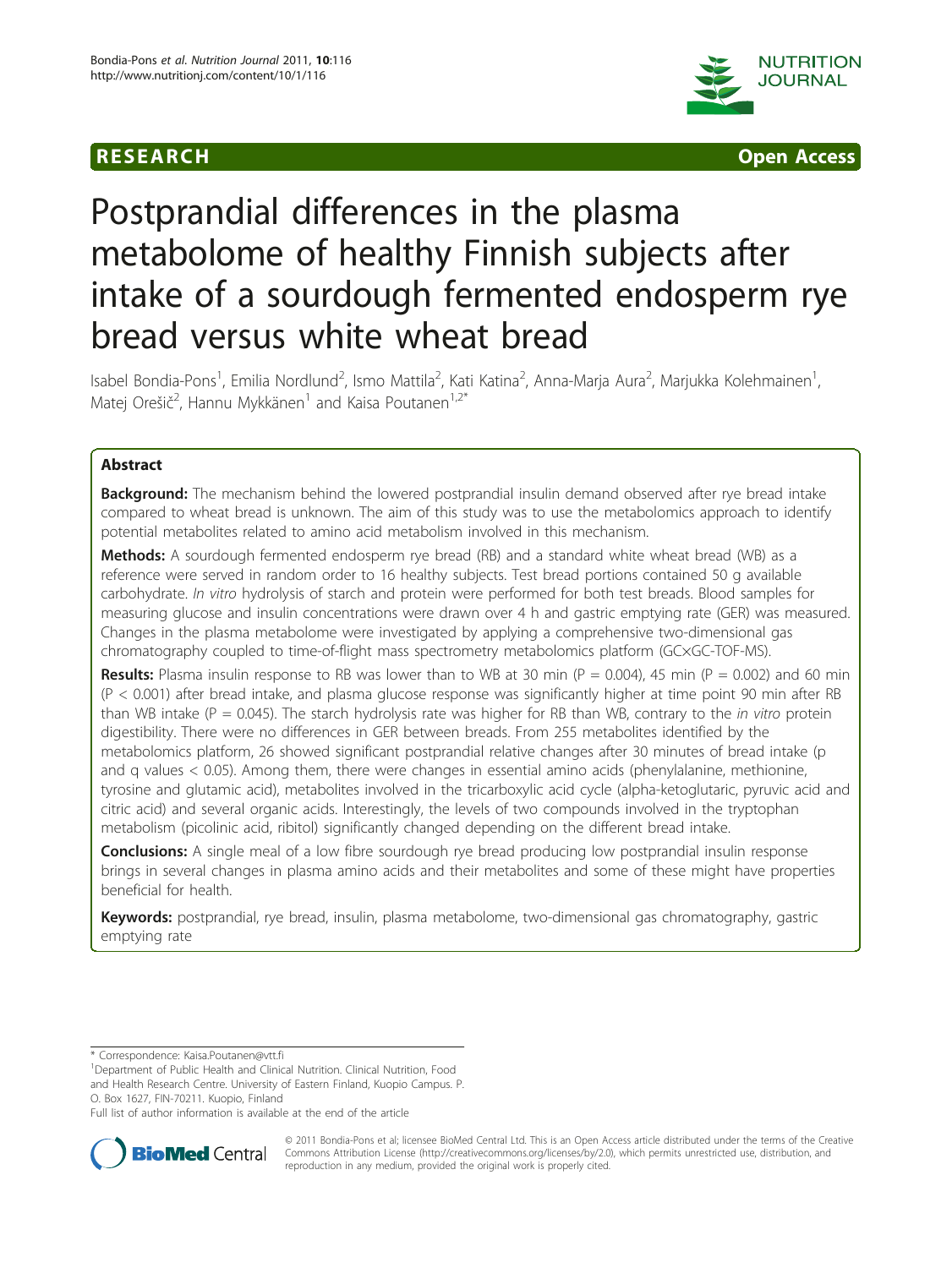# Background

Cereal foods are an important component of the daily diet throughout Western countries, and a major source of dietary carbohydrates. In a time of dramatically increasing prevalence of type 2 diabetes and associated diseases, tailoring of foods with slowly digestible carbohydrates and beneficial effects on glucose and insulin metabolism is of special interest for persons with impaired carbohydrate tolerance [[1\]](#page-8-0).

A repeatedly lowered postprandial insulinemia has been suggested to protect against obesity and to prevent excessive energy intake [[2\]](#page-8-0). In our previous studies, rye bread, which has tradition of use as whole grain bread in northern Europe, has produced beneficial effects on postprandial insulin responses in healthy Finnish subjects [[3\]](#page-8-0) and in persons with metabolic syndrome [[4\]](#page-8-0) as compared to white wheat bread or whole-meal wheat and oat bread. These results have been recently confirmed by a Swedish research group [[5,6](#page-8-0)]. However, the mechanism behind the lowered postprandial insulin demand after rye bread intake is not known.

Metabolomics is considered a promising tool for nutritional studies [\[7](#page-8-0),[8\]](#page-8-0). It aims to profile all low-molecular weight metabolites that are present in biological samples to enhance the understanding of the effect of a particular stimulus on metabolic pathways [\[9](#page-8-0)]. However, the application of metabolomics to biological samples obtained from cereal studies is still scarce. In animal studies, <sup>1</sup>H-NMR-based metabolomics have revealed significant changes in some amino acids (AA) and AArelated metabolites after feeding rats [[10\]](#page-8-0) and pigs [[11](#page-8-0),[12](#page-8-0)] with different whole grain diets. In humans, a recent study using an ultra-performance liquid chromatography coupled to time-of-flight mass spectrometry (UPLC-TOF-MS) platform has shown changes in the lipidomic profile of subjects with metabolic syndrome after a 12-week dietary intervention with rye bread versus wheat-oat bread [\[13](#page-8-0)].

The main aim of this study was to use the metabolomics approach to identify potential metabolites related to amino acid metabolism that might be involved in the postprandial insulin response after sourdough fermented endosperm rye bread intake.

# Methods

# Subjects

The subjects were recruited for the study through an intranet announcement among the personnel and students at the University of Eastern Finland in the autumn 2009. A total of 29 candidates were interviewed about their medical history, dietary habits, and physical activity. People with any food intolerances or allergies, and those who were smokers, had modified their diet or exercise patterns during the past year to lose weight, or were on medication (except oral contraceptives) were excluded. Sixteen subjects (13 female, 3 male) were eligible to participate in the study. There were no dropouts. All subjects had normal glucose tolerance at the time of entry to the study as determined by the oral glucose tolerance test (OGTT). The study protocol was approved by the Research Ethics Committee, Hospital District of Northern Savo. Each individual provided verbal and written informed consent before participation in the study.

# Test breads

The test breads were commercial refined endosperm sourdough rye bread (RB) (Leipomo Koskelonseutu Bakery, Suonenjoki, Finland) and commercial refined white wheat bread (WB) (Vehnäpaahto 500 g, Fazer Bakeries Ltd, Vantaa, Finland).

Content of protein by Kjeldahl method [[14\]](#page-8-0), total dietary fibre by enzymatic-gravimetric method [[15](#page-8-0)], fat by the Flour-Mojonnier method [[16](#page-8-0)], and digestible starch by the megazyme method [[17](#page-8-0)] were determined from the test breads. Their moisture content was determined by oven drying at 130°C for 1 h. The major esterified and free phenolic acids (ferulic acid, p-coumaric acid and sinapic acid) were analysed using a method described by Mattila et al. [[18](#page-8-0)]. In vitro hydrolysis of starch mimicking the mouth phase during bread digestion was performed as follows. Briefly, 100 mg of freezedried bread sample was pre-hydrated for 15 min at 40°C in 0.5 ml of 0.2 M acetate buffer, pH 5. Amylase (fungal source, Megazyme; dosage: 2.5 U/g freeze-dried bread sample) was added to the suspension and samples were collected at time points 0, 5, 10 and 15 min. Samples were centrifuged to remove the solids, after which content of solubilised starch in the supernatant was measured using the Megazyme method for digestible starch [[17](#page-8-0)]. Subsequently, *in vitro* hydrolysis of protein of the breads was performed as described by Lappi et al. [[19](#page-8-0)].

# Study design

The subjects fasted 10 to 12 h before each study visit. On the test morning, an intravenous catheter was inserted in the antecubital vein of the arm. After the fasting blood sample was taken the subjects received a test meal, which contained the test bread (50 g available carbohydrates), 0.30 g of 70% fat-margarine containing 100 μL of  $^{13}$ -C octanoic acid (a marker of the gastric emptying rate), 40 g cucumber, and 0.3 L of a non caloric drink (Fun Light, Felix Abba, Kumla, Sweden). Eight blood samples were taken after the start of eating the test meal (15, 30, 45, 60, 90, 120, 180 and 240 min).

The test bread portions were served in random order at intervals of 1-2 wk. Subjects were advised to maintain their habitual diet and exercise routines throughout the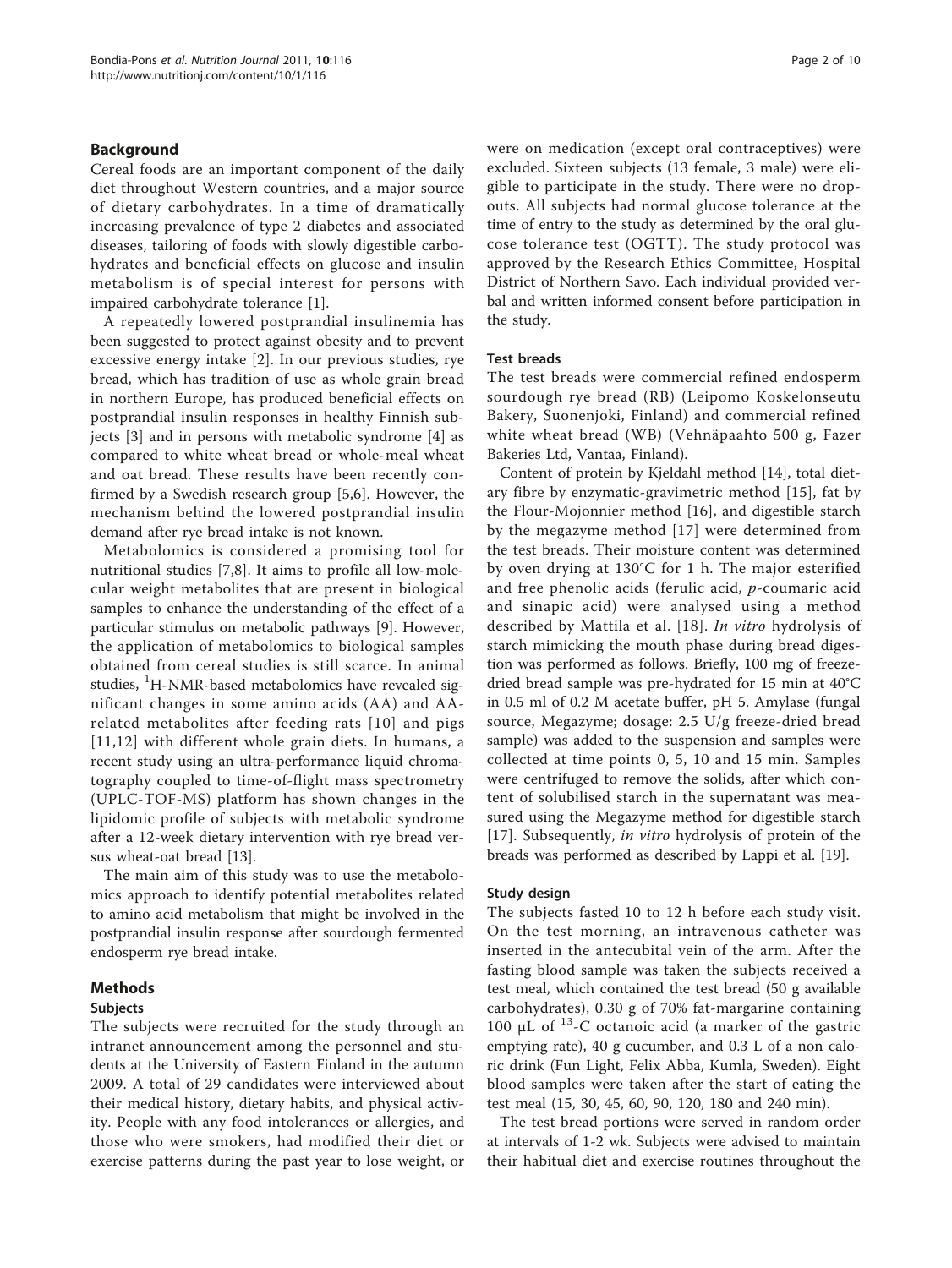study. Heavy exercise, unusual large portions of food, and high intakes of fibre were prohibited on the day before the study visit, as well as alcohol consumption for 2 days before the test day.

Data on food consumption was collected using 24-h food records before each study visit, and nutrient intakes were calculated by using the MICRO-NUTRICA 2.5 Software (Finnish Social Insurance Institution, Turku, Finland).

# Biochemical analyses

Blood samples were taken using standard operational procedures within the Department of Public Health and Clinical Nutrition. Plasma insulin and plasma glucose were analyzed for each of the 9 time points. Plasma glucose was analyzed by using the glucose dehydrogenase enzymatic photometric assay (Konelab 20XTi Clinical Chemistry Analyzer, Thermo Electron Corp, Vantaa, Finland). Plasma insulin was analyzed by a chemiluminescent immunoassay (ADVIA Centaur Immunoassay System, Siemens Medical Solutions Diagnostics, Tarrytown, NY, USA).

Maximum increases in glucose and insulin concentrations were calculated by subtracting the highest value of each from the corresponding fasting value. Glucose and insulin areas under the curve (AUC) were calculated from the area beneath the curve above the fasting level including only the area before the concentration dropped below the fasting level by using GraphPad Prism 4.0 for WINDOWS (GraphPad Software, Inc., San Diego, CA).

# $GC \times GC$ -TOF/MS analyses

A total of 128 plasma samples, corresponding to the four time points 0, 15, 30, and 60 min, were analyzed by the GC × GC-TOF/MS method. Ten microliters of an internal standard-labeled palmitic acid (16:0-16, 16, 16 d3; 500 mg/L) and 400 μl methanol solvent were added to 25 μL of plasma. After vortexing for 2 min and incubating for 30 min at room temperature, the supernatant was separated by centrifugation at 10000 rpm for 5 min at room temperature. The sample was dried under constant flow of nitrogen gas. 25 μl MOX (2% methoxyamine HCl in pyridine) was added to the dried sample. The mixture was then incubated at 45°C for 1 h and derivatized with 25 μl of N-methyl-N-(trimethylsilyl)trifluoroacetamide (MSTFA) by exchanging acidic protons at 45°C for 1 h. 10 μl of retention index standard mixture with five alkanes at 800 ppm was added to the metabolite mixture. Sample order for analysis was established by randomization.

The instrument used was a Leco Pegasus 4D GC×GC-TOF mass spectrometer (Leco Inc., USA) with Agilent 6890N GC (Agilent Technologies, USA) and Combi PAL autosampler (CTC Analytics AG, Switzerland). The two-column GC×GC column set consisted of a 10 m × 0.18 mm × 0.20 μm RTX-5 (Restek Corp., USA) first dimension column, coupled to a 1.5 m  $\times$  0.10 mm  $\times$ 0.10 μm BPX-50 (SGE, Australia) second dimension column (press fit connection). The GC oven was temperature programmed from 50°C (held for 1 min) to 295°C at 7°C/min (held for 3 min). The secondary oven operated 20°C above the primary oven temperature. The system operated at a constant pressure of 39.6 psi (helium as carrier gas). A modulation period of 5.0 s was used. All injections  $(1 \mu L)$  were performed in split mode (1:20) at a constant injector temperature of 260°C. The MS transfer line temperature was kept at 260°C, the ion-source temperature was held constant at 200°C, and the detector voltage was 1700 kV. Data were acquired at 100 spectra/s (45-700 amu).

Raw data were processed using ChromaTOF software (Leco) followed by alignment and normalization using an in house-developed software. Unwanted background peaks were eliminated using the classifications feature of of ChromaTOF software. In-house developed software was used to perform additional filtering using compound identification by ChromaTOF. In the end, the GC × GC-TOF/MS data set consisted of 255 metabolite peaks that passed quality control requirements [[20\]](#page-8-0).

Metabolites were annotated by using an in-house metabolite reference compound library that was created by analyzing standards for the compounds included in the library, as well as by searching in The Palisade Complete Mass Spectral Library, 600 K Edition (Palisade Mass Spectrometry). This library includes all spectra available from the NIST 2002 and Wiley registry collections as well as 150, 000 other spectra.

# Gastric emptying rate (GER)

Gastric emptying rate was measured using the  $^{13}$ C-octanoic acid breath test  $(^{13}C-OBT)$ .

Additional files show the detailed methodology used [see Additional file [1,](#page-8-0) ref. [[21\]](#page-8-0)] and a brief discussion of the obtained results [see Additional file [2,](#page-8-0) ref. [\[22](#page-8-0)-[26](#page-9-0)]].

# Statistical analyses

Data were statistically analyzed using the SPSS statistical software (version 14.0, SPSS Inc, Chicago, IL) and R software version 2.4.1. Data are expressed as means ± SD. Data with skewed distribution were transformed logarithmically, but is presented in untransformed form. The normality of variables was tested by Kolmogorov-Smirnov test with Lilliefors correction.

For glucose and insulin AUCs, maximal responses, eating times, and diet analyses the statistical significance was assessed by the nonparametric Friedman's test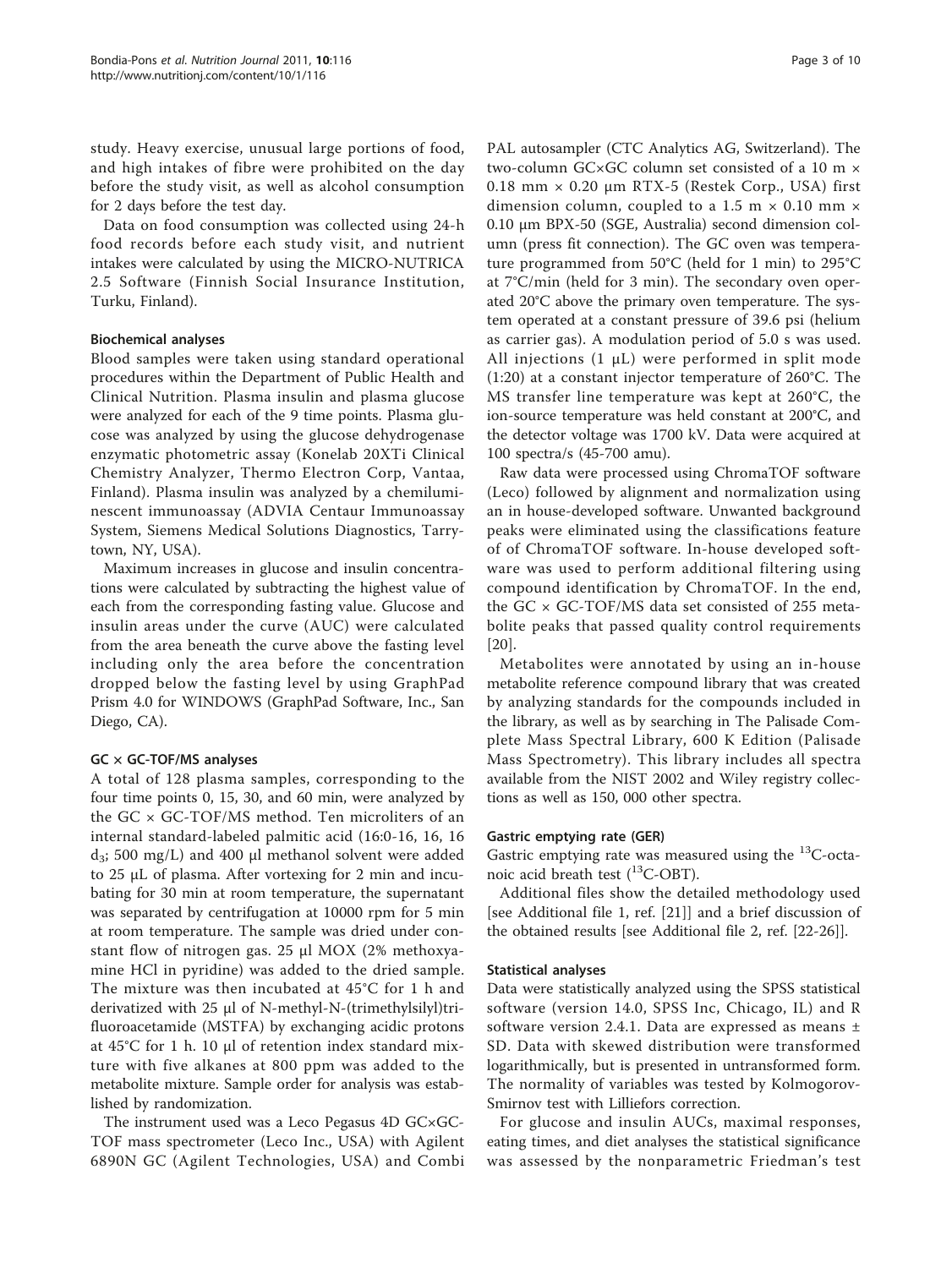followed by the Wilcoxon's test with Bonferroni correction for multiple comparisons ( $P < 0.05$ ).

Relative changes for the metabolites detected by GC×GC-TOF-MS were calculated applying the so called rye and wheat indexes [\[27](#page-9-0)]. The indexes were calculated as follows:

Relative change  $x_{ijk}$  = (Peak area  $x_{ijk}$  at TP<sub>i</sub> - Peak area  $x_{ijk}$  at baseline)/(median of peak areas  $x_{ijk}$ ) where  $x_{ij}$  is the metabolite i  $(i = 1-255)$  measured for each subject j  $(j = 1-16)$  and bread k (k = 1 (rye bread), 2 (wheat bread). TP<sub>i</sub> refers to the time point at which the metabolite was measured  $(j = 15, 30, 60 \text{ min})$ . Paired samples t-test for variables with normal distribution or Wilcoxon signed ranks test for abnormal variable distribution was used for comparisons within the groups. In order to correct for multiple comparisons, false discovery rate (FDR) q-value was calculated, with significance threshold set at recommended q < 0.10.

The sample size calculation for the present study was based on assuming a difference in the maximum increase in insulin response to wheat vs. rye bread of 10 ± 9 ml/l. With 80% chance of detecting the difference and using a two-sided significance level of 0.05, the minimum required number of subjects for the study was fifteen.

# Results

# Characteristics of the test breads

The RB portion contained more total fibre and phenolic acids, but less energy, less protein, and less fat than the WG portion at equal carbohydrate dose (Table 1).

In vitro hydrolysis of starch and protein of the breads was performed using amylase and pepsin treatment to mimic hydrolysis reactions in both mouth and stomach. The starch hydrolysis rate was higher for RB than WB (Figure [1](#page-4-0)), but the hydrolysis of protein was slower for RB than WB (Figure [2](#page-4-0)). However, the relative amount

|  |  | Table 1 Nutrient composition of the test bread portions |  |  |  |  |
|--|--|---------------------------------------------------------|--|--|--|--|
|--|--|---------------------------------------------------------|--|--|--|--|

| <b>RB</b>       | <b>WB</b>    |
|-----------------|--------------|
| 110.6           | 105.9        |
| 230             | 291          |
| 50              | 50           |
| 5.4             | 9.3          |
| 0.9             | 4.5          |
| 7.6             | 3.7          |
| 42.0            | 35.5         |
| 398<br>60<br>17 | 93<br>8<br>4 |
|                 |              |

 $1$ µg/g of dry matter of bread: total amount, calculated from free and esterified amounts RB, refined endosperm sourdough rye bread; WB, refined white wheat bread.

of soluble protein at the beginning of the hydrolysis experiment (i.e. in untreated breads) was higher in RB than in WB. In the analysis of the hydrolysates (0-180 min) by SDS PAGE with the peptide separating gel (10- 20% Tris-Tricine), RB had smaller molecular weight peptides than in WB both at the beginning of and during the in vitro hydrolysis (data not shown).

#### Characteristics of the study subjects

The baseline characteristics of the subjects (13 women, 3 men) were the following: age =  $23 \pm 3.7$  y, BMI =  $22$  $\pm$  1.8 kg/m<sup>2</sup>, diastolic blood pressure = 115  $\pm$  10.0 mmHg, systolic blood pressure =  $73 \pm 7.0$  mmHg. The results for the OGTT were as follows: plasma glucose (0  $min$ ) = 5.1  $\pm$  0.1 mmol/L and plasma glucose (120 min)  $= 5.0 \pm 0.2$  mmol/L. The weights of the subjects remained unchanged throughout the study, as did the mean energy, protein, fat, carbohydrate, starch and fibre intake calculated from the food records (data not shown).

#### Postprandial plasma glucose and insulin responses

The maximum increase in glucose responses and the AUCglucose did not differ significantly among the breads (Figure [3\)](#page-5-0). However, plasma glucose response was significantly higher at 90 min after eating of RB than WB ( $P = 0.045$ ). Glucose concentration decreased below baseline fasting concentrations at 90 min after eating WB ( $P = 0.005$ ).

Plasma insulin response to RB was lower than to WB at 30 min (P = 0.004), 45 min (P = 0.002) and 60 min  $(P < 0.001)$  after bread consumption (Figure [3\)](#page-5-0). Furthermore, the maximum increase in insulin response to RB was significantly lower than the one for WB (28.8  $\pm$ 16.9 mmol/l vs.  $38.9 \pm 21.2$  mmol/l; P = 0.001) and the AUC<sub>insulin</sub> significantly smaller (938  $\pm$  515 mol/l  $\times$  min vs. 1297  $\pm$  511 mol/l  $\times$  min; P = 0.04). The time intervals to reach the maximum increase in insulin response did not differ significantly after the intake of the breads.

#### GC×GC-TOF-MS analyses

Two hundred and fifty-five metabolites were identified by the GC×GC-TOF-MS platform. Most of them were amino acids, organic acids, amides and aldehydes.

No significant changes were observed after 15 minutes of bread intake for any of the 255 detected metabolites. After 30 minutes of bread intake, which is the time point at which the difference in insulin response was significant for both breads, there were 26 metabolites showing significant postprandial relative changes (Table [2\)](#page-6-0) (p and q values < 0.05). After 60 minutes of bread intake, the levels of three metabolites (phenylalanine, methionine and picolinic acid) remained significantly different from baseline after consuming the test breads (p and q values  $< 0.05$ ) (Table [3\)](#page-6-0).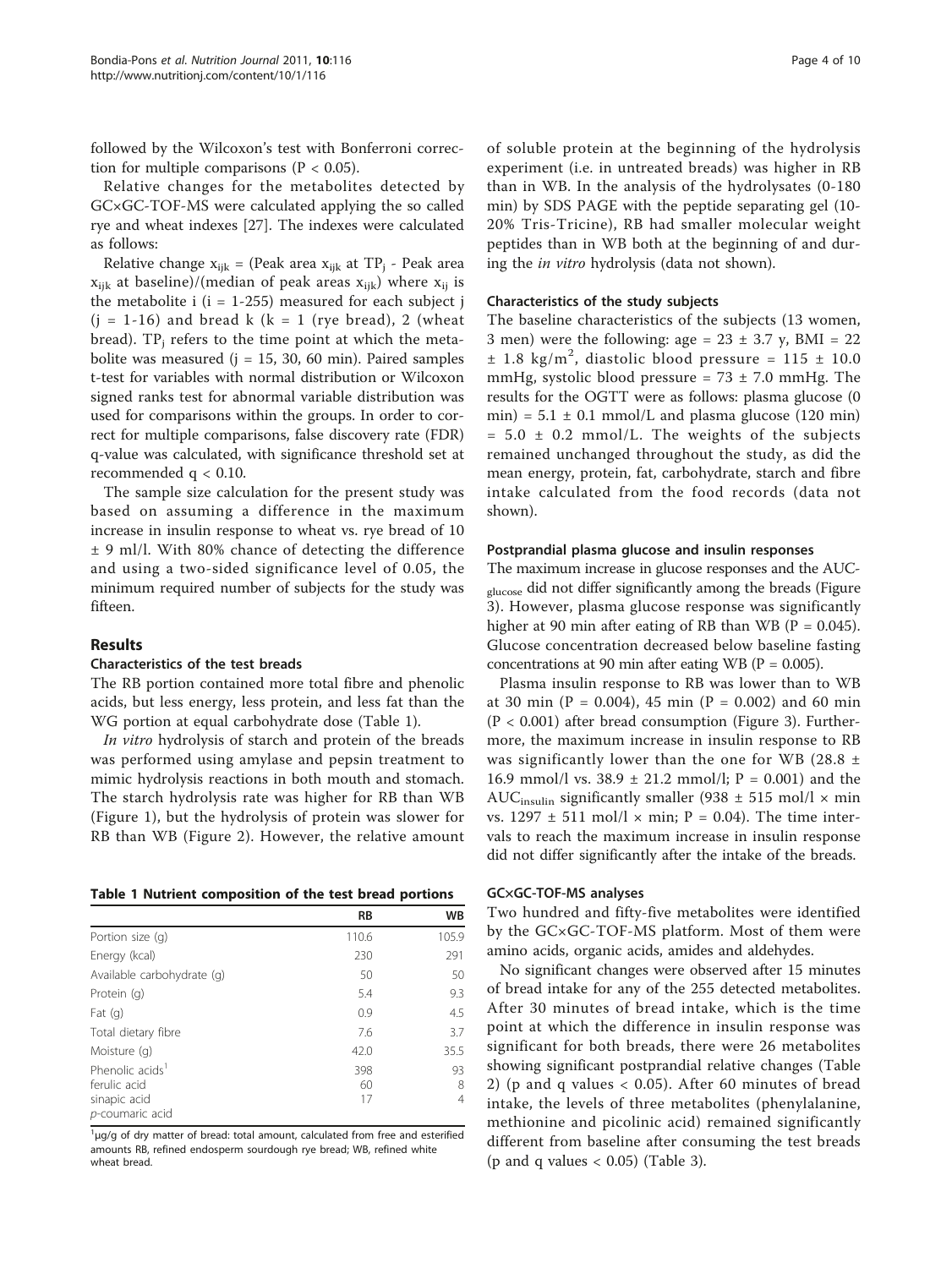<span id="page-4-0"></span>

Glutamic acid and tyrosine were the AAs that significantly decreased postprandially below their baseline values after 30 minutes for both RB and WB, while lysine increased after the same period. In the case of phenylalanine and methionine, their contents increased after RB, but decreased after WB intake, even 1 hour after consuming the test breads.

Interestingly, picolinic acid, a catabolite of the tryptophan metabolism, was found to be significantly decreased after RB and significantly increased after WB intake as well even 1 hour after consuming the test breads. On the contrary, ribitol, a precursor of tryptophan, significantly increased after RB and significantly decreased after WB after 30 minutes of bread intake.

There were also significant changes in some tricarboxylic acid cycle metabolites. Alpha-ketoglutaric acid levels significantly increased and pyruvic acid contents significantly decreased 30 minutes after intake of both test breads. While citric acid levels significantly increased after RB vs. WB intake, succinic acid showed the opposite trend.

Four organic acids (benzenacetic acid, 2, 4-dihydroxybutanoic acid, propanedioic acid, 2-oxo-butanoic acid) showed significant postprandial increases after 30 minutes of intake of both types of breads. The increases were always higher after RB than WB intake.

# **Discussion**

In the present study, we showed that RB consumption is followed by significantly different levels of various metabolites compared to those followed by WB consumption. Namely, levels of some amino acids, AA-derived compounds, TCA metabolites, and organic acids differed after intake of RB and WB. In addition we confirmed the earlier finding of lower postprandial insulin response to refined endosperm sourdough rye bread as compared to wheat bread [[3](#page-8-0)].

The *in vitro* protein hydrolysis rate for the RB was slower than WB, and the relative content of soluble proteins before the hydrolysis was higher in RB than WB

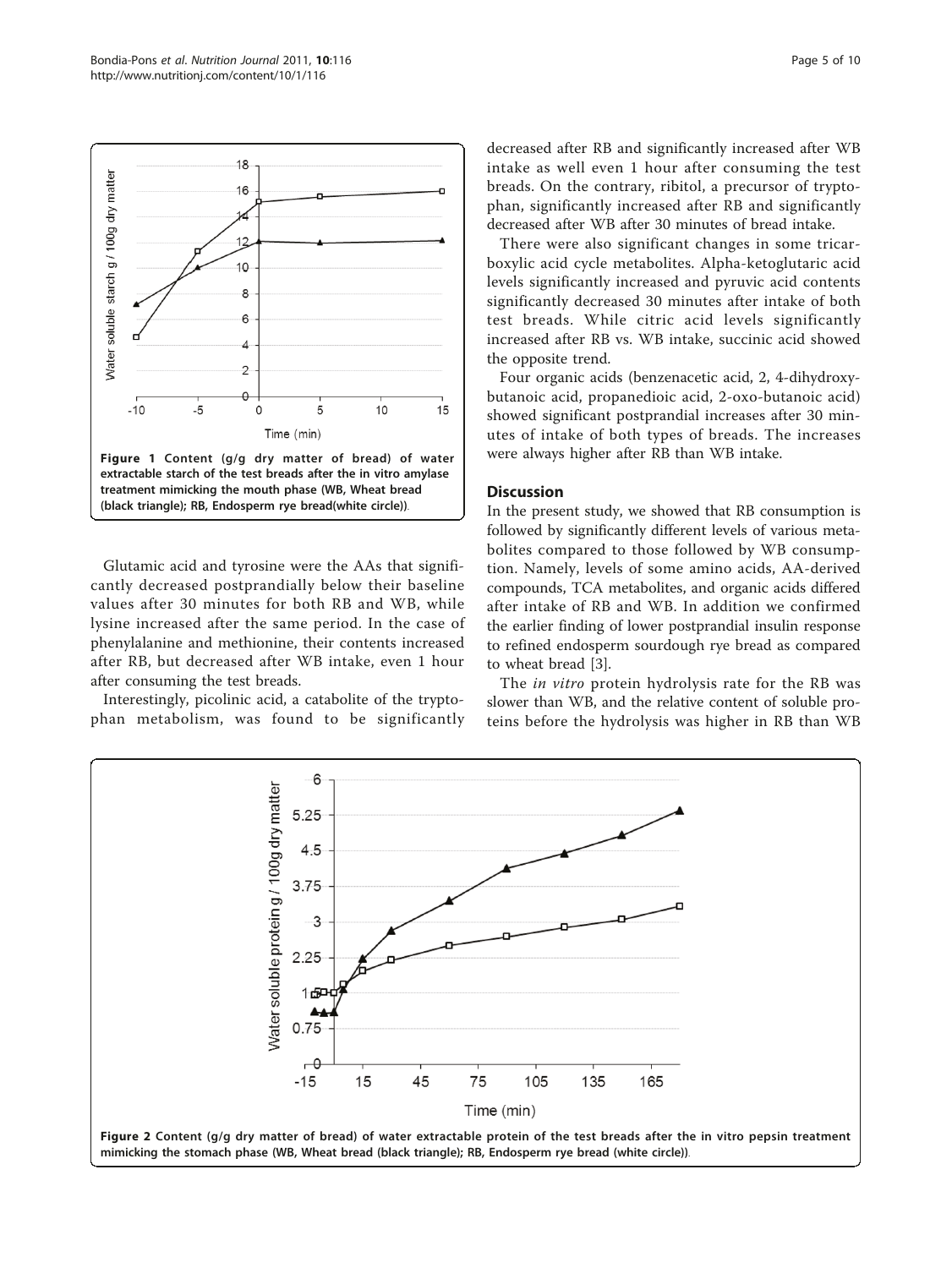<span id="page-5-0"></span>

despite lower total protein content in RB. This finding, together with the different peptide profiles in the qualitative SDS-PAGE analyses of the test breads confirms that rye and wheat breads have different characteristics with regard to protein and peptide content. Consequently, we expected a different postprandial AA response. The analyses by GC×GC-TOF-MS confirmed significant postprandial changes in four essential AAs (phenylalanine, methionine, tyrosine and glutamic acid) during the insulin decrease. Neither one of them was branched-chain AA, which have previously shown to affect insulin signalling in adipose tissue [[27](#page-9-0)].

However, significant changes in two metabolites related with the amino acid tryptophan were found in our study. On one side, ribitol, a metabolic end product formed by the reduction of ribose, significantly increased after RB intake while it decreased after WB intake. Interestingly, the level of this compound in fasting serum samples has been recently found to be significantly increased in post menopausal women after an 8 week consumption of high-fibre rye bread diet [[28\]](#page-9-0). Since tryptophan is a precursor for the biosynthesis of serotonin which inhibits neuropeptide Y expression, thus depressing hunger [[29\]](#page-9-0), we hypothesize that increases in the tryptophan precursors ribitol and ribonic acid after the RB diet may mediate positive effects of higher tryptophan concentration, resulting in decreased appetite and food intake. This hypothesis would agree with recent postprandial studies that have shown that intake of rye is linked to a high subjective satiety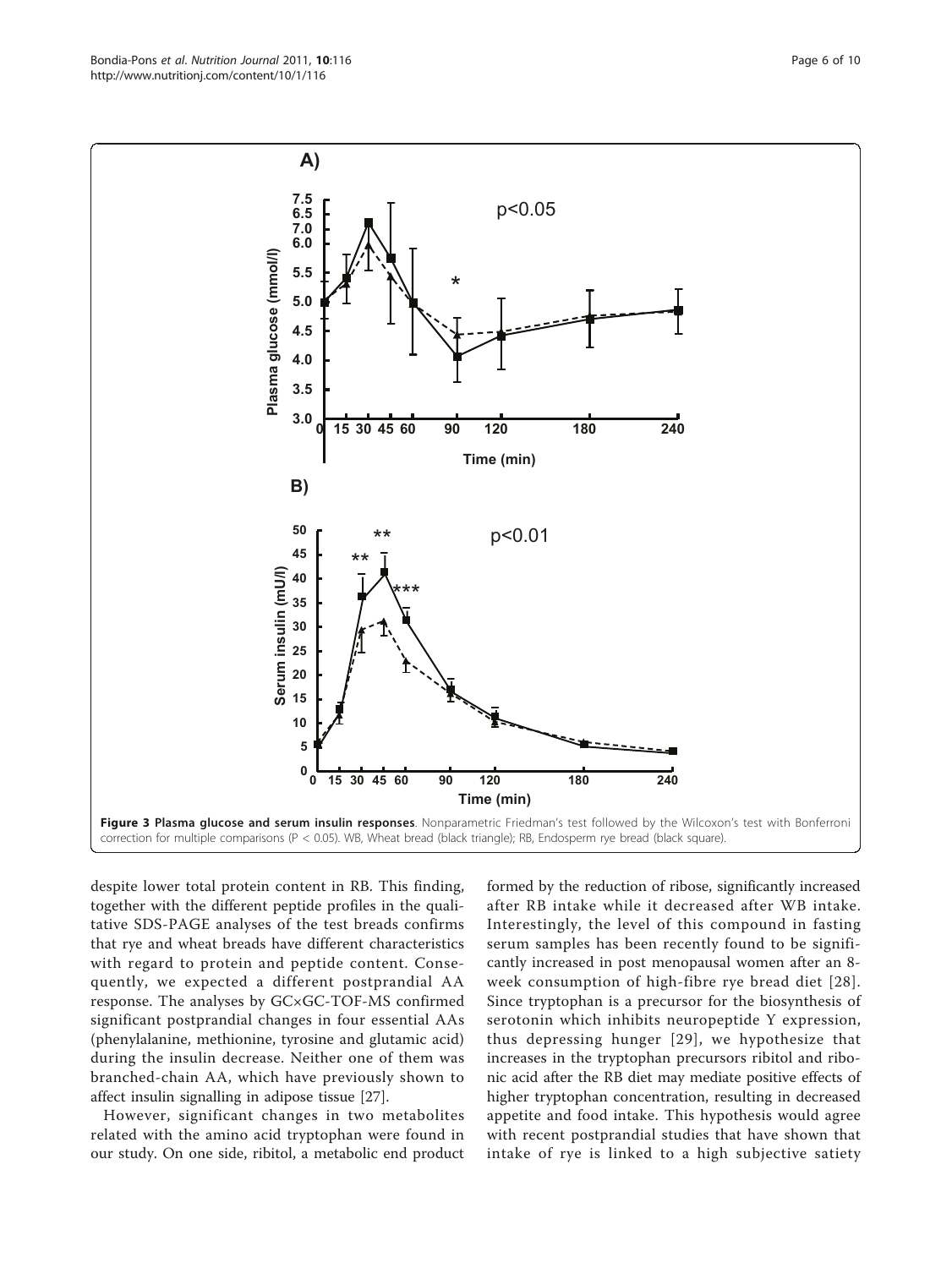| <b>Metabolite</b>                                                                           | Rye<br>Index <sup>1</sup> | Wheat              | р<br>value <sup>2</sup> | q<br>value <sup>3</sup> |
|---------------------------------------------------------------------------------------------|---------------------------|--------------------|-------------------------|-------------------------|
|                                                                                             |                           | Index <sup>1</sup> |                         |                         |
| Metabolites that significantly decrease after RB and WB intake                              |                           |                    |                         |                         |
| Glutamic acid                                                                               | $-0.29$                   | $-0.59$            | 0.047                   | 0.004                   |
| Glucopyranose                                                                               | $-2.57$                   | $-0.03$            | 0.039                   | 0.026                   |
| Tyrosine                                                                                    | $-4.97$                   | $-12.01$           | 0.019                   | 0.030                   |
| Octopamine                                                                                  | $-7.06$                   | $-20.13$           | 0.000                   | 0.002                   |
| Monopalmitin                                                                                | $-19.65$                  | $-0.81$            | 0.050                   | 0.000                   |
| Myo-Inositol                                                                                | $-40.97$                  | $-36.65$           | 0.014                   | 0.010                   |
| Pyruvic acid                                                                                | $-47.36$                  | $-10.43$           | 0.009                   | 0.000                   |
| Gulonic acid-1, 4-lactone                                                                   | $-116.95$                 | $-90.07$           | 0.000                   | 0.000                   |
| Metabolites that significantly increase after RB and WB intake                              |                           |                    |                         |                         |
| Benzeneacetic acid                                                                          | 1.54                      | 1.36               | 0.000                   | 0.002                   |
| Lysine                                                                                      | 2.81                      | 0.19               | 0.000                   | 0.019                   |
| Alpha-ketoglutaric acid                                                                     | 4.41                      | 15.15              | 0.028                   | 0.008                   |
| 2, 4-Dihydroxybutanoic acid                                                                 | 7.93                      | 5.83               | 0.023                   | 0.018                   |
| Propanedioic acid                                                                           | 94.10                     | 38.17              | 0.050                   | 0.015                   |
| 2-Oxo-butanoic acid                                                                         | 323.09                    | 182.23             | 0.023                   | 0.008                   |
| Metabolites that significantly increase after RB and significantly decrease after WB intake |                           |                    |                         |                         |
| Methionine                                                                                  | 0.26                      | $-0.18$            | 0.019                   | 0.001                   |
| Phenylalanine                                                                               | 0.57                      | $-1.08$            | 0.005                   | 0.002                   |
| Threonic acid                                                                               | 1.29                      | $-1.81$            | 0.000                   | 0.013                   |
| Ribitol                                                                                     | 3.82                      | $-2.37$            | 0.030                   | 0.042                   |
| Norvaline                                                                                   | 5.22                      | $-27.83$           | 0.009                   | 0.001                   |
| Citric acid                                                                                 | 62.33                     | $-77.12$           | 0.029                   | 0.003                   |
| Metabolites that significantly decrease after RB and significantly increase after WB intake |                           |                    |                         |                         |
| Hydrocaffeic acid                                                                           | $-1.21$                   | 1.19               | 0.009                   | 0.000                   |
| 2-(Z)-Butenedioic acid                                                                      | $-1.44$                   | 0.01               | 0.050                   | 0.024                   |
| Ascorbic acid                                                                               | $-1.94$                   | 7.44               | 0.028                   | 0.033                   |
| Picolinic acid                                                                              | $-3.79$                   | 14.22              | 0.000                   | 0.007                   |
| Norleucine                                                                                  | $-7.05$                   | 2.76               | 0.021                   | 0.001                   |
| Succinic acid                                                                               | $-8.10$                   | 5.79               | 0.040                   | 0.021                   |

# <span id="page-6-0"></span>Table 2 List of metabolites with significant postprandial relative changes after 30 min of test bread intake (rye versus wheat bread)

<sup>1</sup> The rye and wheat indices were calculated as follows: Relative change  $x_{ijk} = (Peak area x_{ijk}$  at 30 min - Peak area  $x_{ijk}$  at baseline)/(median of peak areas  $x_{ijk}$ ) where  $x_{ii}$  is the metabolite i measured for each subject j (j = 1-16) and bread k (k = 1 (rye bread), 2 (wheat bread). <sup>2</sup> Paired samples t-test. <sup>3</sup> q-values were calculated from p-value distribution obtained from paired samples t-test.

[[5,6](#page-8-0)[,30](#page-9-0)]. On the other side, picolinic acid is a catabolite of the tryptophan metabolism reported as an activator of macrophage proinflammatory functions. This acid has shown to selectively induce the chemokines macrophage inflammatory protein-1alpha and -1beta in macrophages [[31\]](#page-9-0). In our study the levels of picolinic acid significantly decreased after RB and increased after WB intake even one hour after consuming the test breads. This finding

# Table 3 List of metabolites with significant postprandial relative changes after 60 min of test bread intake (rye versus wheat bread)

| <b>Metabolite</b>                                                                           | Rye<br><b>Index</b> | Wheat<br>Index <sup>1</sup> | р<br>value | value |
|---------------------------------------------------------------------------------------------|---------------------|-----------------------------|------------|-------|
| Metabolites that significantly increase after RB and significantly decrease after WB intake |                     |                             |            |       |
| Methionine                                                                                  | 0.29                | $-0.16$                     | 0.010      | 0.003 |
| Phenylalanine                                                                               | 0.86                | $-2.48$                     | 0.017      | 0.005 |
| Metabolite that significantly decrease after RB and significantly increase after WB intake  |                     |                             |            |       |
| Picolinic acid                                                                              | $-3.82$             | 10.07                       | 0.018      | 0.013 |

<sup>1</sup> The rye and wheat indices were calculated as follows: Relative change  $x_{ijk}$  = (Peak area  $x_{ijk}$  at 30 min - Peak area  $x_{ijk}$  at baseline)/(median of peak areas  $x_{ijk}$ ) where  $x_{ij}$  is the metabolite i measured for each subject j (j = 1-16) and bread k (k = 1 (rye bread), 2 (wheat bread). <sup>2</sup> Paired samples t-test. <sup>3</sup> q-values were calculated from p-value distribution obtained from paired samples t-test.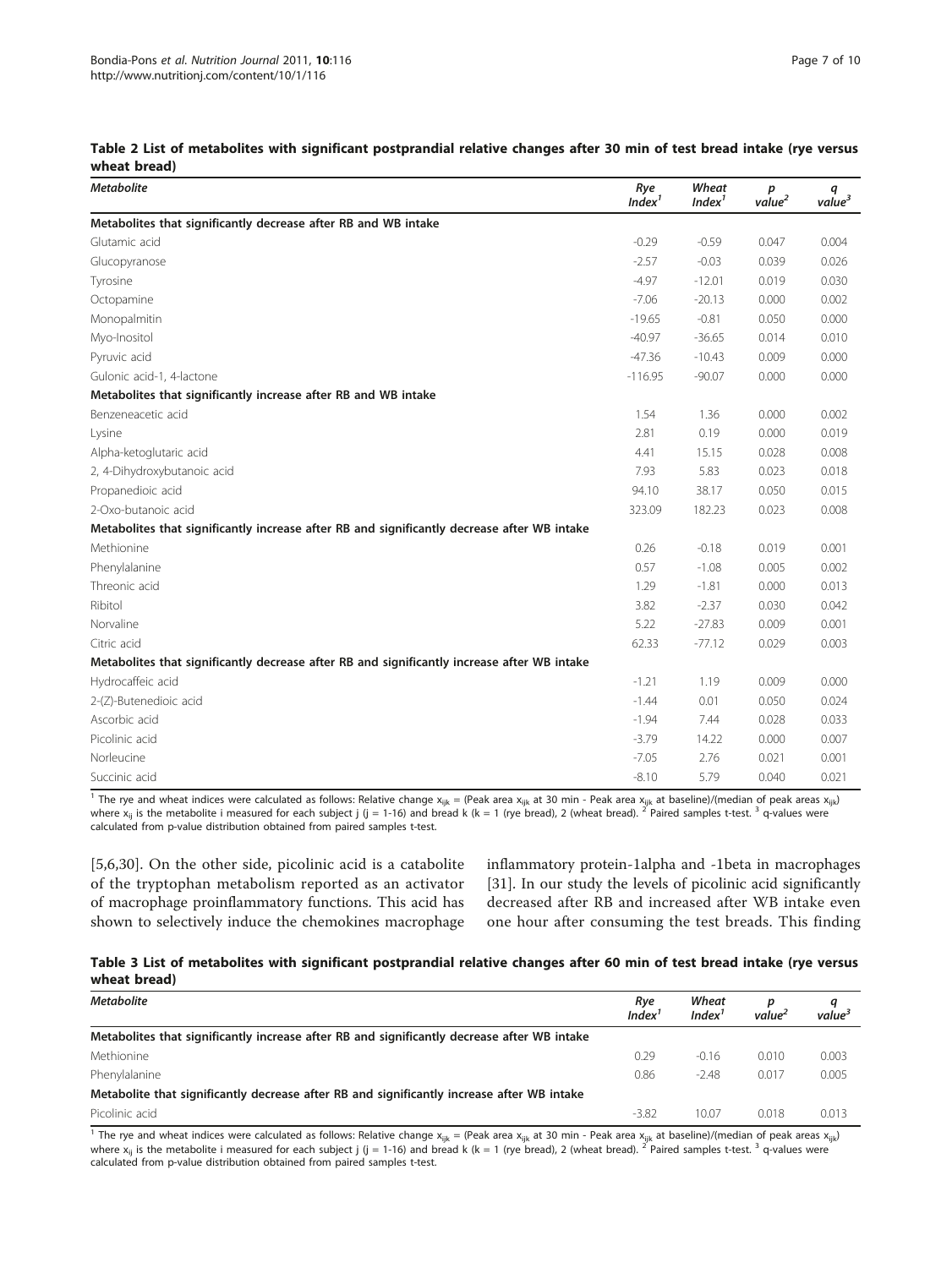supports our earlier results linking rye bread consumption to inflammatory status. Higher inflammation markers were detected in fasting serum samples of subjects with metabolic syndrome after a 12-week diet with oat and wheat bread (high postprandial insulin response diet) than with rye bread and pasta (low postprandial insulin response diet) [\[4](#page-8-0)], in addition to higher lysophosphatidylcholine levels [[13](#page-8-0)]. However, human studies are needed in order to confirm the inflammatory effects of picolinic acid reported in animal studies.

It is important to keep in mind that the physiological and biochemical response to a dietary perturbation is complex. The postprandial response per se depends on and involves multiple factors. Multiple processes related to metabolism, inflammation and oxidation are affected [[32,33\]](#page-9-0). Recently, Pellis et al. [[34](#page-9-0)] introduced a metabolomics and proteomics based postprandial challenge test to quantify the postprandial response of multiple metabolic processes in humans in a standardized manner. The application of the test in a dietary intervention study aimed at studying the effects of an anti-inflammatory supplement, revealed differences in several metabolites, some of them associated with amino acid and carbohydrate metabolism such as citric acid cycle metabolites. Differences in TCA cycle metabolites were also observed in our study after the intake of the two types of breads. However, these findings are probably not connected to the lower insulin response observed after RB intake. The larger decreases in pyruvic and succinic acids after RB meal might reflect a significant reduction in the aerobic glycolysis after RB intake. However, this should have contributed to a higher glucose response after RB than WB. Nevertheless, it is clear that the postprandial response might be a useful tool to reveal multiple aspects of metabolic health that would not be apparent from studying the homeostatic parameters at fasting state [[34\]](#page-9-0).

The rye bread tested in our study was baked by the traditional sourdough procedure which includes a fermentation process known to produce many changes in the bread matrix [[35,36\]](#page-9-0), and has a potential to reduce glycemic response [[19](#page-8-0),[37](#page-9-0)]. In fact, lactic acid, either produced during sourdough fermentation or added directly to the bread, has been reported to reduce the rate of in vitro starch hydrolysis, suggesting that lactic acid interferes with the digestive process [[38\]](#page-9-0). However, in our study the *in vitro* assays simulating the mouth phase digestion of starch of the test breads showed a higher initial starch hydrolysis rate for the RB than for WB. Nevertheless, since the in vitro starch hydrolysis was not monitored after the pepsin treatment in conditions mimicking the small intestine, precise conclusions about the effects of starch digestion cannot be made.

Bioprocessing has been shown to modulate the levels and bioaccessibility of bioactive compounds [\[39](#page-9-0)]. Recent studies demonstrated that sourdough fermentation increases the amount of free phenolic compounds [\[40](#page-9-0)], which have also been reported to have an impact on lowering the glycemic and insulin responses [\[41,42\]](#page-9-0). However, it is not likely that the higher phenolic acids content of the RB than in WB can explain the observed decreased insulin response after RB. Most phenolic acids in cereals are ester linked to polymers and require several biotransformations until they can exert their beneficial effects in the body. It is therefore very unlikely that they can have such acute postprandial effect on insulin metabolism as observed after the RB intake. On the other hand, lowered pH of sourdough bread compared with white bread is indicative of the increased level of organic acids in sourdough bread. It has been suggested that the presence of organic acids could reduce the GER [[43\]](#page-9-0). However, the GER remained unchanged after both test breads although several organic acids identified by the metabolomics platform showed significant increases in their contents after RB versus WB intake.

There are, naturally, many other food factors already known or speculated to influence the postprandial glycaemia and insulinemia after bread consumption. These are for example differences in fibre content, botanical origin and structural properties of the raw material in cereal products that may have an effect on the postprandial responses. In addition, the type and extent of the bread processing and structure of the final product have been shown or speculated to have an effect on the postprandial responses [[37](#page-9-0),[44](#page-9-0)]. In most of these studies, when insulin response is modified, usually glycemic responses are influenced in the same way, or vice versa. In the case of rye bread, however, the main difference from white wheat bread is the insulin response [[3](#page-8-0)].

Our aim was to identify metabolites that are linked with the lowered insulin response after RB consumption in search for possible mechanism for this interesting response. We were unable to find molecules that might have an effect on lower insulin response, but we found other metabolites that could play a role in other 'ryespecific' effects shown by others such as higher satiety after rye bread consumption [[6,](#page-8-0)[28\]](#page-9-0).

The finding that no significant changes in the metabolites were observed before 30 minutes, at which time point the insulin responses between RB and WB started to differ, does not support a causal explanation. Nevertheless, the changes observed in some metabolites associated with tryptophan were consistent with the changes in insulin levels after these breads and may suggest a beneficial inflammatory response after a single meal containing rye bread.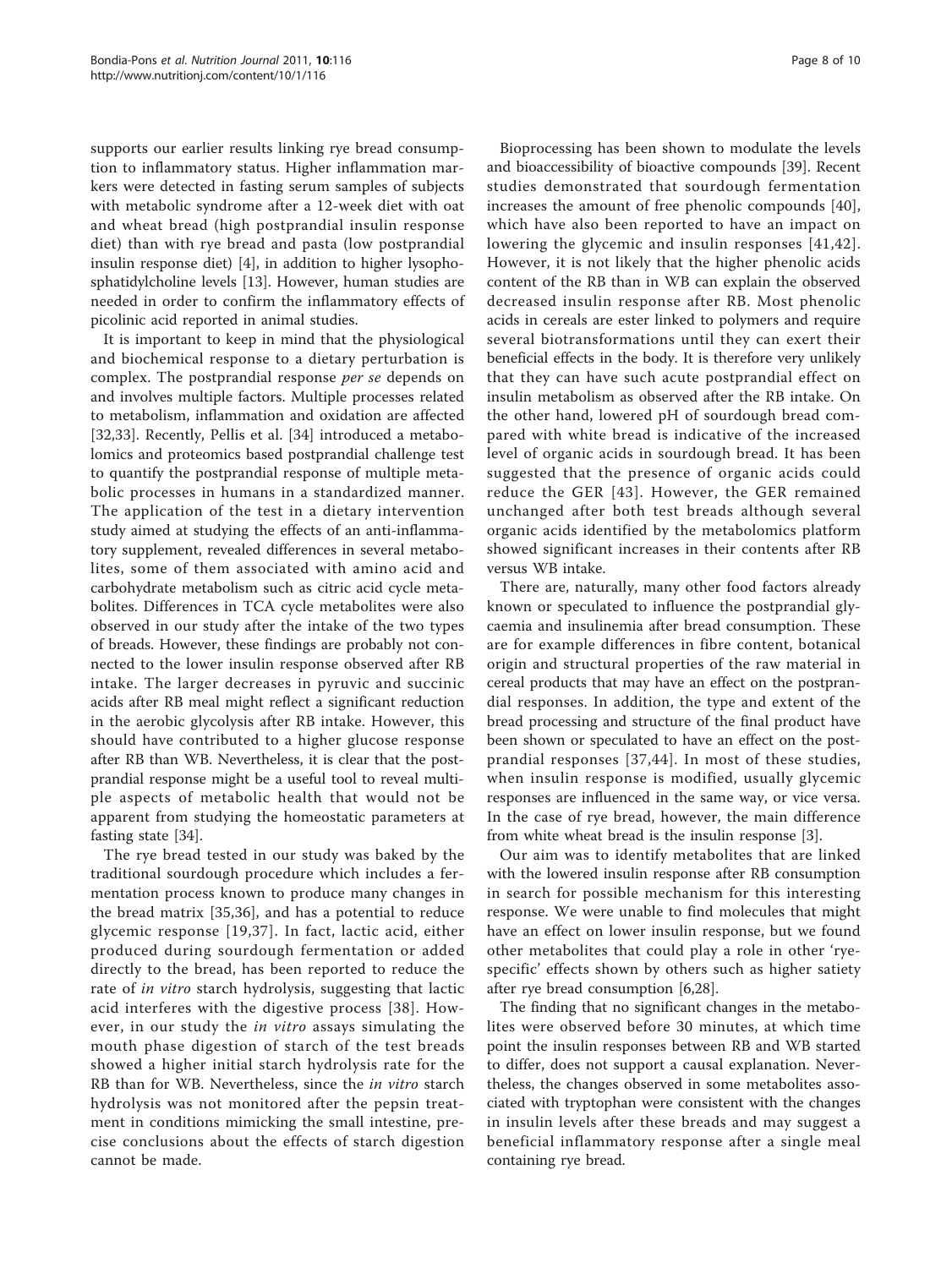# <span id="page-8-0"></span>Conclusions

Our study showed that a low fibre sourdough rye bread producing low postprandial insulin response brings in several changes in amino acids and their metabolites and some of these might have properties beneficial for health. However, we were unable to identify molecules that might have a direct effect on lower insulin response after rye versus white bread intake.

# Additional material

[Additional file 1: D](http://www.biomedcentral.com/content/supplementary/1475-2891-10-116-S1.DOCX)etermination of the Gastric emptying rate (GER) of the study participants. The file contains the methodology used to determine the GER of the study participants by the 13C-octanoic acid breath test.

[Additional file 2: G](http://www.biomedcentral.com/content/supplementary/1475-2891-10-116-S2.DOCX)astric emptying rate of the study participants after intake of rye and wheat bread. The file contains the results obtained for the GER of the study participants after intake of rye and wheat bread. Results are briefly discussed.

#### List of abbreviations

AA: amino acid; AUC: area under the curve; BMI: body mass index; GC×GC-TOF-MS: two-dimensional gas chromatography coupled to time-of-flight mass spectrometry; GER: gastric emptying rate; OGTT: oral glucose tolerance test; RB: sourdough fermented endosperm rye bread; UPLC-TOF-MS: ultraperformance liquid chromatography coupled to time-of-flight mass spectrometry; WB: standard white wheat bread.

#### Acknowledgements

The authors highly appreciate Dr. Tuulia Hyötyläinen's help in the identification of compounds by the metabolomics platform. We are grateful to Jenni Lappi, Eeva Lajunen and Noora Rajamäki for their excellent laboratory assistance.

This study has been financially supported by the Nordic Centre of Excellence projects 'Systems biology in controlled dietary interventions and cohort studies (SYSDIET; no. 070014) (MK, KP) and HELGA - whole grains and health (HM). I.B-P. is grateful to the Fundación Alfonso Martín Escudero for her postdoctoral grant, and K.P. to the Academy of Finland financial support.

#### Author details

<sup>1</sup>Department of Public Health and Clinical Nutrition. Clinical Nutrition, Food and Health Research Centre. University of Eastern Finland, Kuopio Campus. P. O. Box 1627, FIN-70211. Kuopio, Finland. <sup>2</sup>VTT Technical Research Centre of Finland. P.O.Box 1000, FI-02044. Tietotie 2, Espoo, Finland.

#### Authors' contributions

KP, HM, MO, MK, IBP designed the research, IBP, EN, IM, KK conducted the research, IBP and EN analyzed the data, IBP, AMA, MK, HM, KP drafted and reviewed the manuscript. All authors read and approved the final manuscript.

#### Competing interests

The authors declare that they have no competing interests.

#### Received: 21 June 2011 Accepted: 19 October 2011 Published: 19 October 2011

#### References

- Wong JM, Jenkins DG: Carbohydrate digestibility and metabolic effects. J Nutr 2007, 137(Suppl 11):2539-2546.
- Ludwig DS: [The glycemic index: physiological mechanisms relating to](http://www.ncbi.nlm.nih.gov/pubmed/11988062?dopt=Abstract) [obesity, diabetes, and cardiovascular disease.](http://www.ncbi.nlm.nih.gov/pubmed/11988062?dopt=Abstract) JAMA 2002, 287:2414-2423.
- 3. Juntunen K, Laaksonen D, Autio K, Niskanen L, Holst JH, Savolainen KH, Liukkonen KH, Poutanen KS, Mykkänen HM: [Structural differences between](http://www.ncbi.nlm.nih.gov/pubmed/14594782?dopt=Abstract)

Page 9 of 10

[rye and wheat bread but not total fibre content may explain the lower](http://www.ncbi.nlm.nih.gov/pubmed/14594782?dopt=Abstract) [postprandial insulin response to rye bread.](http://www.ncbi.nlm.nih.gov/pubmed/14594782?dopt=Abstract) Am J Clin Nutr 2003, 78:957-964.

- 4. Kallio P, Kolehmainen M, Laaksonen DE, Pulkkinen L, Atalay M, Mykkänen H, Uusitupa M, Poutanen K, Niskanen L: [Inflammation markers are](http://www.ncbi.nlm.nih.gov/pubmed/18469276?dopt=Abstract) [modulated by responses to diets differing in postprandial insulin](http://www.ncbi.nlm.nih.gov/pubmed/18469276?dopt=Abstract) [responses in individuals with the metabolic syndrome.](http://www.ncbi.nlm.nih.gov/pubmed/18469276?dopt=Abstract) Am J Clin Nutr 2008, 87:1497-1503.
- 5. Rosén LA, Silva LO, Andersson UK, Holm C, Ostman EM, Björck IM: [Endosperm and whole grain rye breads are characterized by low](http://www.ncbi.nlm.nih.gov/pubmed/19781071?dopt=Abstract) [postprandial insulin response and a beneficial blood glucose profile.](http://www.ncbi.nlm.nih.gov/pubmed/19781071?dopt=Abstract) Nutrition Journal 2009, 8:42-47.
- 6. Rosén LA, Östman EM, Björck IM: [Effects of cereal breakfasts on](http://www.ncbi.nlm.nih.gov/pubmed/21247415?dopt=Abstract) [postprandial glucose, appetite regulation and voluntary energy intake at](http://www.ncbi.nlm.nih.gov/pubmed/21247415?dopt=Abstract) [a subsequent standardized lunch; focusing on rye products.](http://www.ncbi.nlm.nih.gov/pubmed/21247415?dopt=Abstract) Nutrition Journal 2011, 10:7.
- 7. Rezzi S, Ramadan Z, Fay LB, Kochhar S: [Nutritional metabonomics:](http://www.ncbi.nlm.nih.gov/pubmed/17269708?dopt=Abstract) [applications and perspectives.](http://www.ncbi.nlm.nih.gov/pubmed/17269708?dopt=Abstract) J Proteome Res 2007, 6:513-525.
- 8. Orešic M: [Metabolomics, a novel tool for studies of nutrition, metabolism](http://www.ncbi.nlm.nih.gov/pubmed/19692215?dopt=Abstract) [and lipid dysfunction.](http://www.ncbi.nlm.nih.gov/pubmed/19692215?dopt=Abstract) Nutr Metab Cardiovasc Dis 2009, 19:816-824.
- 9. Brennan L: [Session 2: Personalised nutrition. Metabolomic applications in](http://www.ncbi.nlm.nih.gov/pubmed/18847517?dopt=Abstract) [nutritional research.](http://www.ncbi.nlm.nih.gov/pubmed/18847517?dopt=Abstract) Proc Nutr Soc 2008, 67:404-408.
- 10. Fardet A, Canlet C, Gottardi G, Lyan B, Llorach R, Rémésy C, Mazur A, Paris A, Scalbert A: [Whole-grain and refined wheat flours show distinct](http://www.ncbi.nlm.nih.gov/pubmed/17374655?dopt=Abstract) [metabolic profiles in rats as assessed by a 1H NMR-based metabonomic](http://www.ncbi.nlm.nih.gov/pubmed/17374655?dopt=Abstract) [approach.](http://www.ncbi.nlm.nih.gov/pubmed/17374655?dopt=Abstract) J Nutr 2007, 137:923-929.
- 11. Bertram HC, Duarte IF, Gil AM, Knudsen KE, Laerke HN: [Metabolic profiling](http://www.ncbi.nlm.nih.gov/pubmed/17194135?dopt=Abstract) [of liver from hypercholesterolemic pigs fed rye or wheat fibre and from](http://www.ncbi.nlm.nih.gov/pubmed/17194135?dopt=Abstract) [normal pigs. High-resolution magic angle spinning 1H NMR](http://www.ncbi.nlm.nih.gov/pubmed/17194135?dopt=Abstract) [spectroscopic study.](http://www.ncbi.nlm.nih.gov/pubmed/17194135?dopt=Abstract) Anal Chem 2007, 79:168-175.
- 12. Bertram HC, Malmendal A, Nielsen NC, Straadt IK, Larsen T, Knudsen KE, Laerke HN: [NMR-based metabonomics reveals that plasma betaine](http://www.ncbi.nlm.nih.gov/pubmed/19603403?dopt=Abstract) [increases upon intake of high-fibre rye buns in hypercholesterolemic](http://www.ncbi.nlm.nih.gov/pubmed/19603403?dopt=Abstract) [pigs.](http://www.ncbi.nlm.nih.gov/pubmed/19603403?dopt=Abstract) Mol Nutr Food Res 2009, 53:1055-1062.
- 13. Lankinen M, Schwab U, Gopalacharyulu PV, Seppänen-Laakso T, Yetukuri L, Sysi-Aho MKallio P, Suortti T, Laaksonen DE, Gylling H, Poutanen K, Kolehmainen M, Oresic M: [Dietary carbohydrate modification alters serum](http://www.ncbi.nlm.nih.gov/pubmed/19553094?dopt=Abstract) [metabolic profiles in individuals with the metabolic syndrome.](http://www.ncbi.nlm.nih.gov/pubmed/19553094?dopt=Abstract) Nutr Metab Cardiovasc Dis 2010, 20:249-257.
- 14. European Brewery Convention (EBC) analytica Analytica EBC: Nürnberg: Verlag Hans Carl Getranke-Fachverlag; 1998.
- 15. AOAC official methods of analysis no. 985.29 Total dietary fibre. 1990.
- 16. AOAC official methods of analysis no. 922.06 Fat in flour. 2000.
- 17. McCleary BV, Solah V, Gibson TS: Quantitative measurement of total starch in cereal flours and products. J Cereal Sci 1994, 20:51-58.
- 18. Mattila P, Pihlava JM, Hellström J: Contents of phenolic acids, alkyl- and alkenylresorcinols, and avenanthramides in commercial grain products. J Agric Food Chem 2005, 19:8290-8295.
- 19. Lappi J, Selinheimo E, Schwab U, Katina K, Lehtinen P, Mykkänen H, Kolehmainnen M, Poutanen K: Sourdough fermentation of wholemeal wheat bread decreases postprandial glucose and insulin responses. J Cereal Sci 2010, 251:152-158.
- 20. Castillo S, Mattila I, Miettinen J, Oresic M, Hyötyläinen T: [Data analysis tool](http://www.ncbi.nlm.nih.gov/pubmed/21434611?dopt=Abstract) [for comprehensive two-dimensional gas chromatography/time-of-flight](http://www.ncbi.nlm.nih.gov/pubmed/21434611?dopt=Abstract) [mass spectrometry.](http://www.ncbi.nlm.nih.gov/pubmed/21434611?dopt=Abstract) Anal Chem 2011, 83:3058-3067.
- 21. Ghoos YF, Maes BD, Geypens BJ: [Measurement of gastric-emptying rate](http://www.ncbi.nlm.nih.gov/pubmed/8500721?dopt=Abstract) [of solids by means of a carbon-labeled octanoic-acid breath test.](http://www.ncbi.nlm.nih.gov/pubmed/8500721?dopt=Abstract) Gastroenterology 1993, 104:1640-1647.
- 22. Verbeke K: [Will the 13C-octanoic acid breath test ever replace](http://www.ncbi.nlm.nih.gov/pubmed/19737258?dopt=Abstract) [scintigraphy as the gold standard to assess gastric emptying?](http://www.ncbi.nlm.nih.gov/pubmed/19737258?dopt=Abstract) Neurogastroenterol Motil 2009, 21:1013-1016.
- 23. Juntunen K, Niskanen L, Liukkonen K, Poutanen K, Holst J, Mykkänen H: [Postprandial glucose, insulin, and incretin responses to grain products in](http://www.ncbi.nlm.nih.gov/pubmed/11815315?dopt=Abstract) [healthy subjects.](http://www.ncbi.nlm.nih.gov/pubmed/11815315?dopt=Abstract) Am J Clin Nutr 2002, 75:254-262.
- 24. Najjar AM, Parsons PM, Duncan AM, Robinson LE, Yada RY, Graham TE: [The](http://www.ncbi.nlm.nih.gov/pubmed/18570696?dopt=Abstract) [acute impact of ingestion of breads of varying composition on blood](http://www.ncbi.nlm.nih.gov/pubmed/18570696?dopt=Abstract) [glucose, insulin and incretins following first and second meals.](http://www.ncbi.nlm.nih.gov/pubmed/18570696?dopt=Abstract) Brit J Nutr 2009, 101:391-398.
- 25. Hlebowicz J, Lindstedt S, Björgell O, Höglund P, Almér LO, Darwiche G: The botanical integrity of wheat products influences the gastric distention and satiety in healthy subjects. Nutr J 2008, 27:12-20.